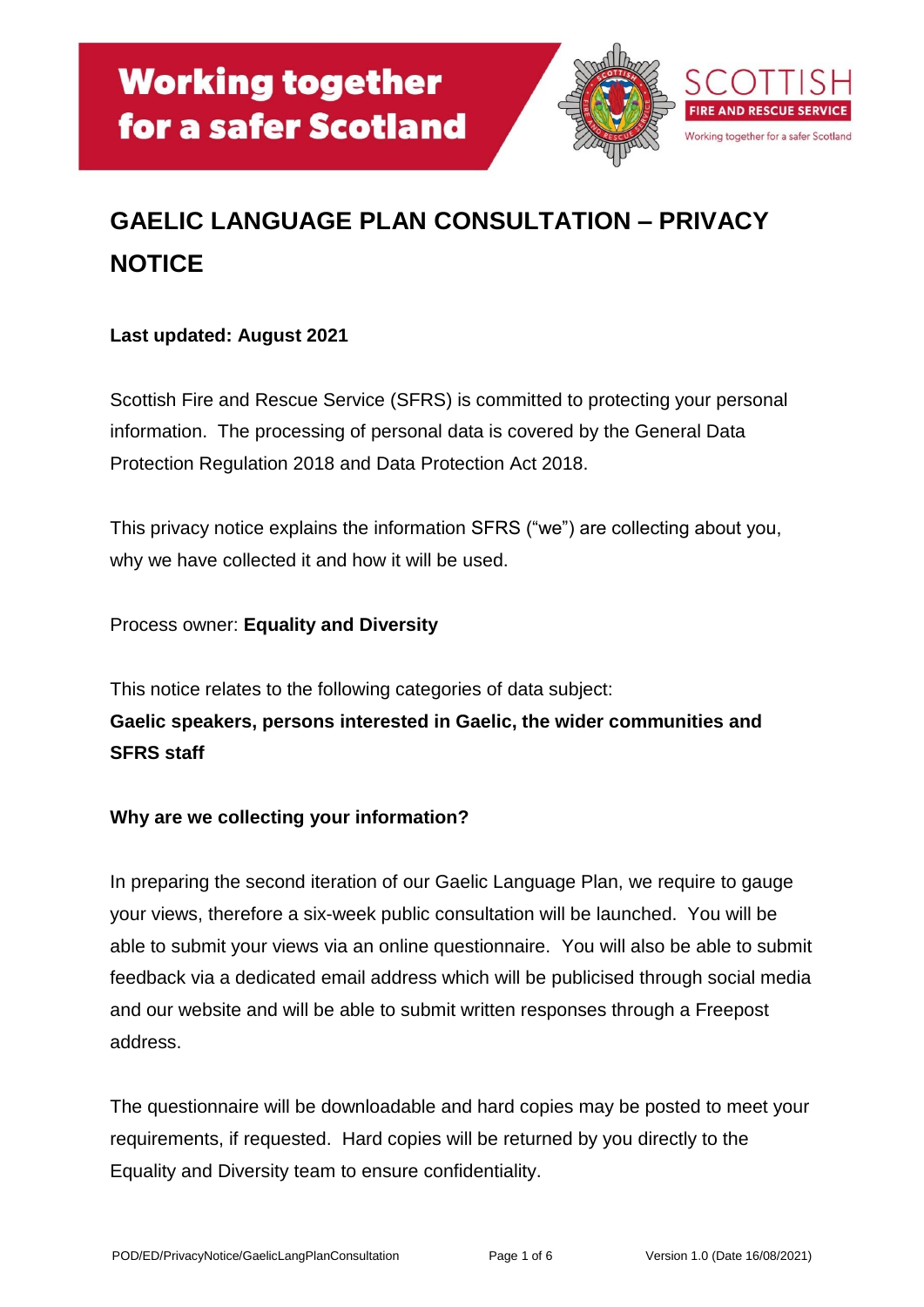By contributing to this consultation, you are giving express permission for your comments to be published; however, any such comments will be published anonymously.

You will be given the opportunity to comment on how we have conducted this consultation exercise. This will provide us with your views on what worked well and what could be improved to help inform future exercises.

We are subject to the provisions of the Freedom of Information (Scotland) Act 2002 and, therefore, we must consider any request made to it under the Act for information relating to responses made to this consultation.

### **How we collect the information about you?**

We collect the information directly from you when you complete the questionnaire, either via Citizen Space or on the paper form which will be input into Citizen Space. Any paper forms will be destroyed once input into Citizen Space.

### **What happens if I do not want my information collected?**

The provision of certain categories of personal data is optional.

You can still share your views, it may mean that we will be limited in the scope of any detailed analytical reports that are produced. It may also mean we will not be able to acknowledge receipt of your response or to follow up on any queries you may have.

### **What information is being collected by us?**

### **Categories of personal data:**

- Name (Optional);
- Email address (Optional);
- Organisation or individual;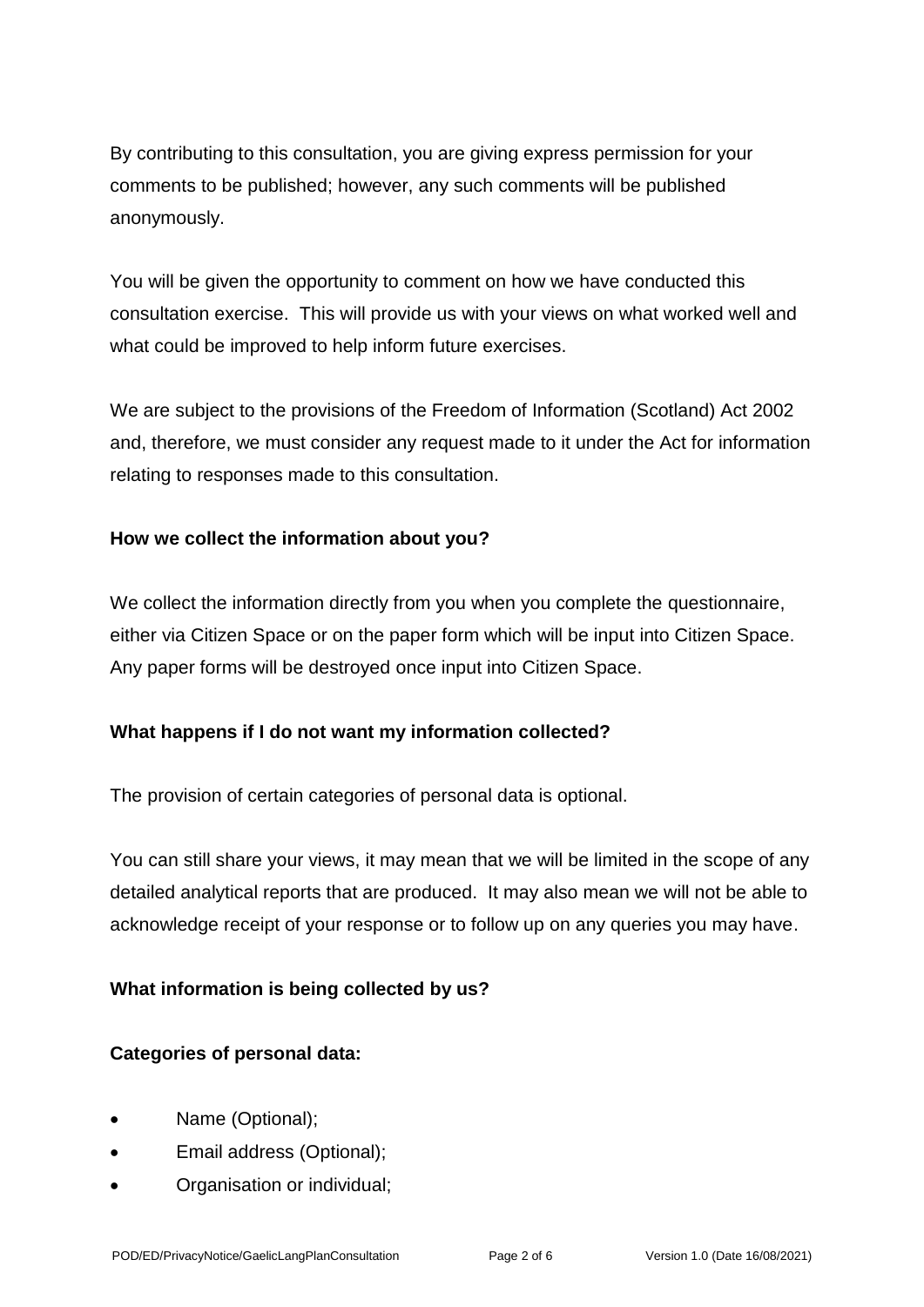- First part of postcode, e.g. DD11, G12;
- Local authority area;
- IP address (system generated);
- Unique response identifier (system generated).

#### **Legal basis for the processing**

Before we process your data, we need a legal basis for doing so. In this case, the basis for processing your personal data is consent. This allows us to determine if our plans are reflective of your expectations so that services can be provided appropriate to your needs.

SFRS employees are asked to identify themselves as employees to enable the collation of staff specific issues, so that action can be taken as appropriate.

The system collates IP address information. This is intended to assist us in identifying suspicious responses, such as in the case of automated submissions, duplicate submissions or where inappropriate content has been submitted.

Each participant who submits a response in Citizen Space is given a unique ID for that response. This ID is response specific, not user specific, meaning that every response is given an ID not each respondent. This is designed to track and find formal submissions.

This is covered under the Data Protection Laws below:

For Personal data:

• the data subject has given consent to the processing of his or her Personal Data for one or more specific purposes  $-$  Art. 6(1)(a)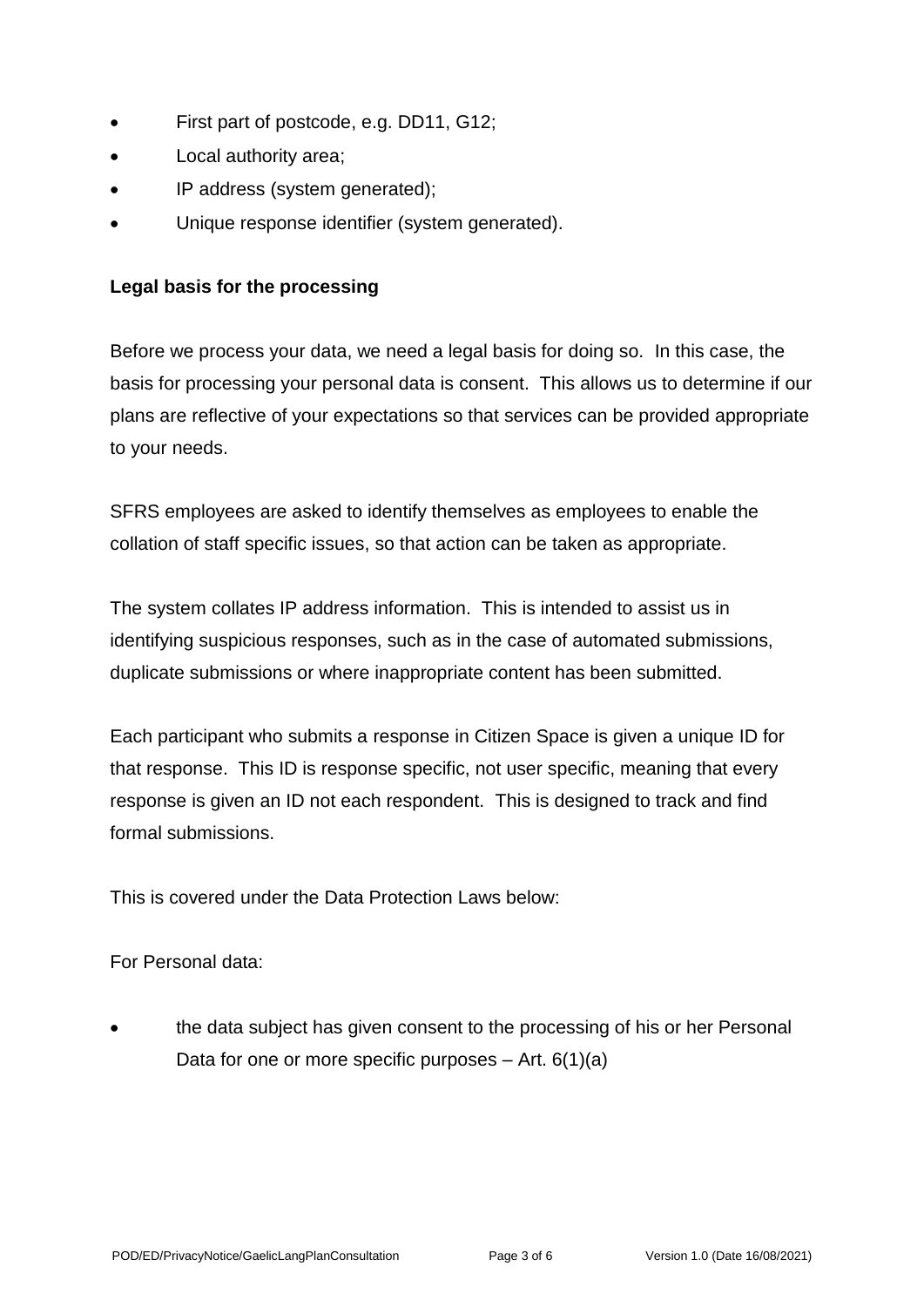#### **How the information will be used and stored?**

The consultation will provide you with an opportunity to comment on the proposed second iteration of our Gaelic Language Plan. It will benefit us in having a better understanding of the needs of Gaelic speaking individuals, communities and our employees.

We encourage your participation and involvement in our decision-making processes and facilitate open dialogue which will strengthen the voice of communities, our partners and the public and assist us in meeting the requirements of the Gaelic Language Scotland Act 2005.

Your information will be stored in Citizen Space and only designated staff from the Equality and Diversity Team within HROD will be able to access the software. For further information in relation to Citizen Space, please view [here.](https://www.delib.net/citizen_space) For the Citizen Space Privacy Notice, view [here.](https://www.delib.net/legal/privacy_notice)

Any analytical work using your response data will be exported to an excel spreadsheet and saved to SharePoint that can only be accessed by designated members of the Equality and Diversity Team.

Your personal data, such as name, email address, IP address and unique reference number, will not be saved, as this is not required for analytical purposes.

#### **Who we share your information with?**

By commenting on this consultation, you are agreeing that your comments can be made public in a consultation report that will be published on our website.

We may use your comments within a press release or online (social media or website).

If you are responding as an individual, your responses will remain anonymous; consent may be sought from organisations to share their comments.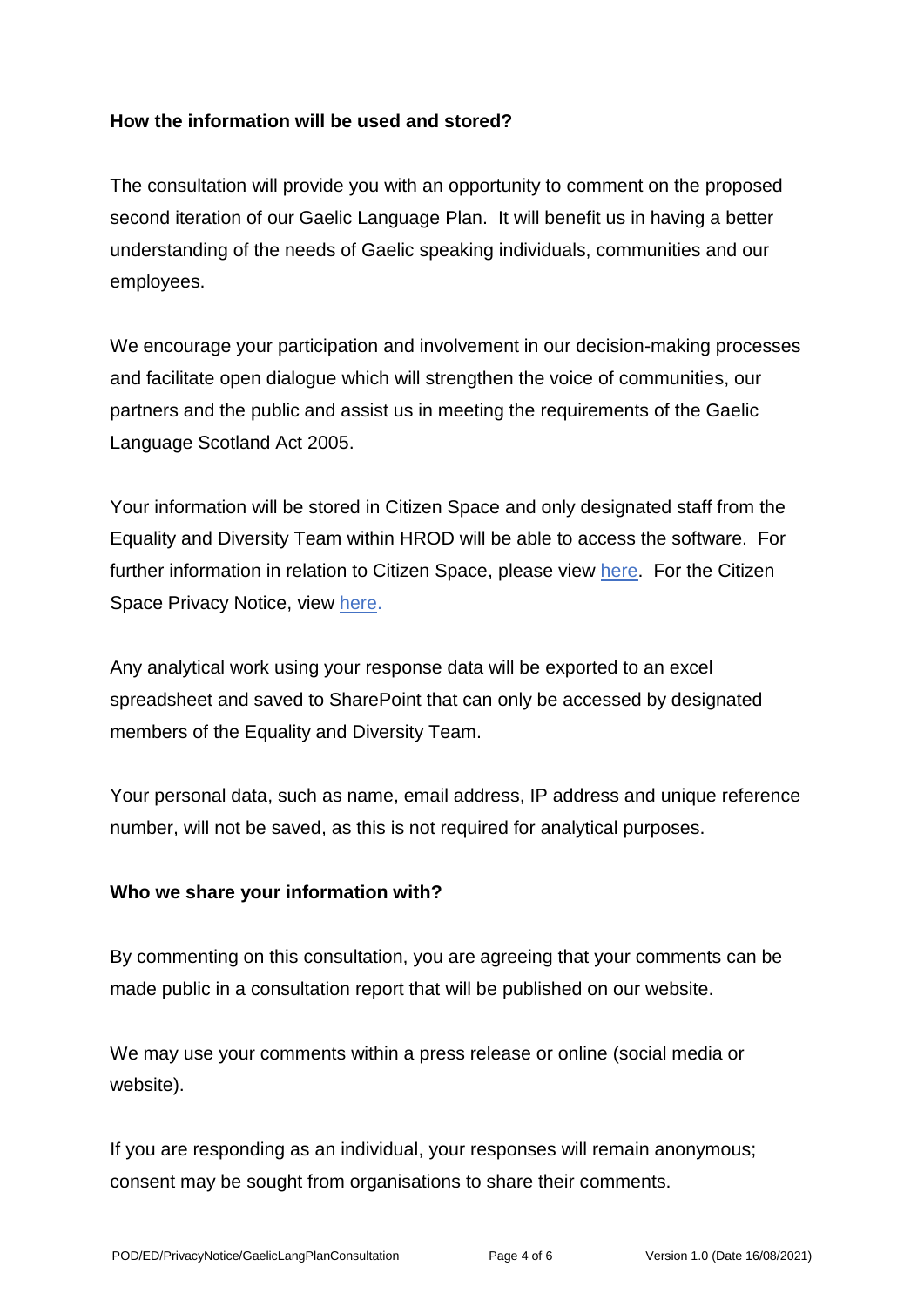For the benefit of SFRS staff, further information about the anonymity of the survey and how information will be used will be included in various communications methods, including SFRS News articles and iHub articles.

Any reports submitted to SFRS management or published on our communication platforms will be entirely anonymous. This includes redacting any identifying personal information within free text responses.

### **How long we hold your information for?**

The information will be collected over a period of six weeks. It will then be processed for a further four weeks.

Any personal information provided by you will be destroyed within six months of the end of the consultation process. This will ensure we are not keeping any personal data longer than necessary.

# **Automated decision-making?**

The information we have collected will not be used to make any automated decisions about you.

### **Requesting access to your personal data and your rights**

Under data protection legislation, you have many rights regarding your personal data. You have the right to:

- be informed of how we will process it:
- request a copy of what we hold about you;
- have it deleted (where we do not have a legal requirement to retain it);
- have it rectified, restricted:
- **object to us using it;**
- data portability (in certain circumstances).